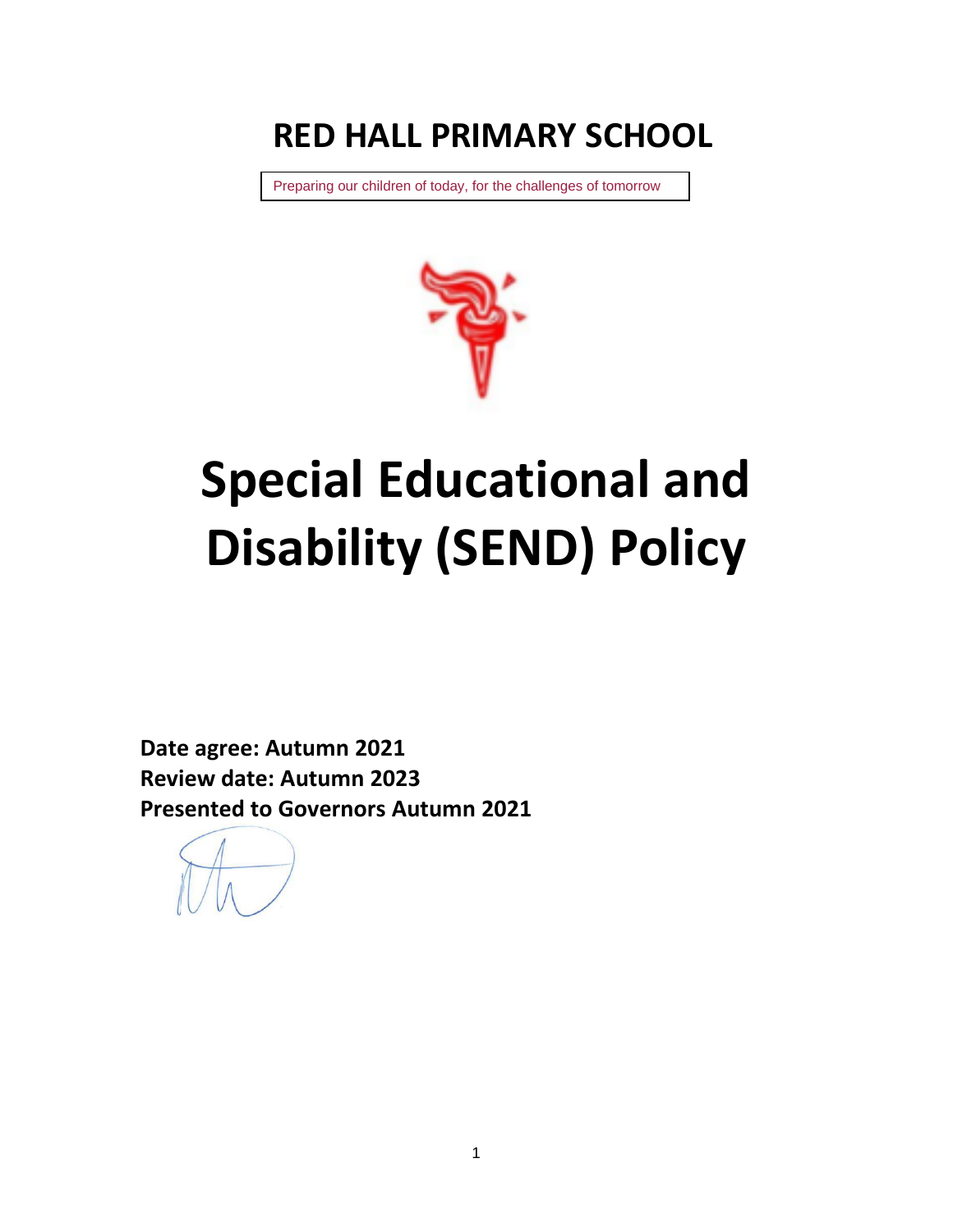#### **Red Hall Primary School SEND Policy**

#### **Introduction:**

Red Hall Primary School provides a broad and balanced curriculum for all children. Access to the National Curriculum is the starting point for planning that meets the specific needs of individuals and groups of children. Some children have particular learning and assessment requirements that need to be addressed in order to achieve their full learning potential. Each child is entitled to high quality education that is relevant to their individual developmental needs. At Red Hall Primary School we aim to create a positive learning environment where pupils with Special Educational Needs can feel confident, therefore enhancing self-esteem and fostering interest and enjoyment in their own education. The involvement of teachers, pupils, parents and professionals all create an effective partnership which supports the successful implementation and delivery of Red Hall Primary Schools Special Educational and Disability Policy.

# **Principles and Procedures**

#### **Legislative framework:**

Red Hall Primary School's SEND policy for young people with special educational needs or disabilities is governed and informed by the statutory framework set out in the following guidance and documents:

- Special educational needs and disability code of practice:0-25 years (July 2014)
- Special educational needs and disability regulations 2014-schedule 1
- Special educational needs and disability code of practice:0-25 years-section 6
- Statutory Guidance on Supporting pupils at school with medical conditions (Sept 2014)
- Teacher Standards 2012
- Equality Act 2010 advice for school DFE Feb 2013
- Schools SEN Information report Regulations (2014)
- The National Curriculum in England Key Stage 1 and 2 framework document (Sept 2013)
- Framework for SEND provision, Assessment and Education Health and Care Plans Dudley MBC August 2014
- School policies including Safeguarding, Medical Needs, Behaviour, Anti-Bullying, Equal Opportunities, Accessibility
- Data Protection Act 2018
- The Local Offer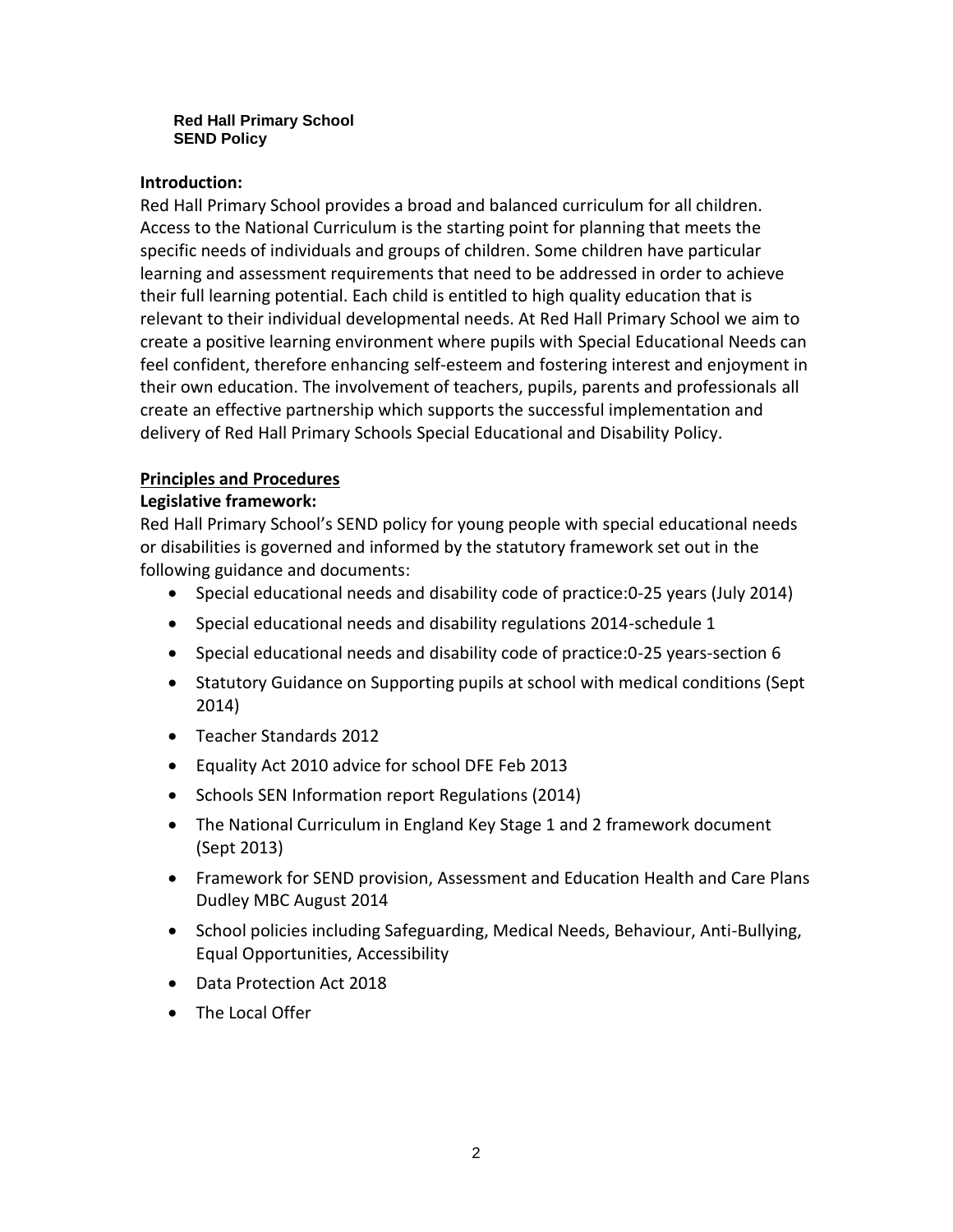# **Definition of 'SEND'**

The Special Education and Disability Code of Practice: 0-25 years (2014) states:

A child or young person has SEN if they have a learning difficulty or disability which calls for special educational provision to be made for him or her; A child of compulsory school age or a young person has a learning difficulty or disability if he or she:

- has a significantly greater difficulty in learning than the majority
	- of others of the same age, or
- has a disability which prevents or hinders him or her from making use of facilities of a kind generally provided for others of the same age in mainstream schools or mainstream post-16institutions

The definition of disability in the Equality Act (2010) states children with '…a physical or mental impairment which has a long-term (more than 12 months) and substantial adverse effect on their ability to carry out normal day-to-day activities'.

This includes children with sensory impairments as well as long-term health conditions such as asthma, diabetes, epilepsy and cancer. It also states that schools must make reasonable adjustments, including the provision of auxiliary aids and services, to ensure that disabled children and young people are not at a substantial disadvantage compared with their peers.

# **Principles**

This Special Educational and Disability Policy, details how Red Hall Primary School will do its best to ensure that the necessary provision is made for any pupil who has Special Educational Needs and how those needs are made clear to all who are likely to teach him/her. The school will do its best to ensure that all teachers in the school are able to identify and provide for those pupils who have Special Educational Needs. Children with Special Educational Needs will be offered full access to a broad, balanced and relevant education, including an appropriate curriculum for the Foundation Stage and the National Curriculum**.** The school will encourage pupils with Special Educational Needs to join in the activities of the school together with pupils who do not have Special Educational Needs, so far as is reasonably practical and compatible with the child receiving the Special educational provision their needs call for and the efficient education of the pupils with whom they are educated.

In Red Hall Primary School, the views of the child will be sought and taken into account in decision making wherever possible. Children often have a unique knowledge of their own needs and from this they will have views about what sort of help is most useful to them. Participation will reflect the child's evolving level of maturity. We also recognise the vital role parents play in supporting their child's education. Creating a partnership with parents is vital as they hold key information. All staff will actively seek to work with parents.

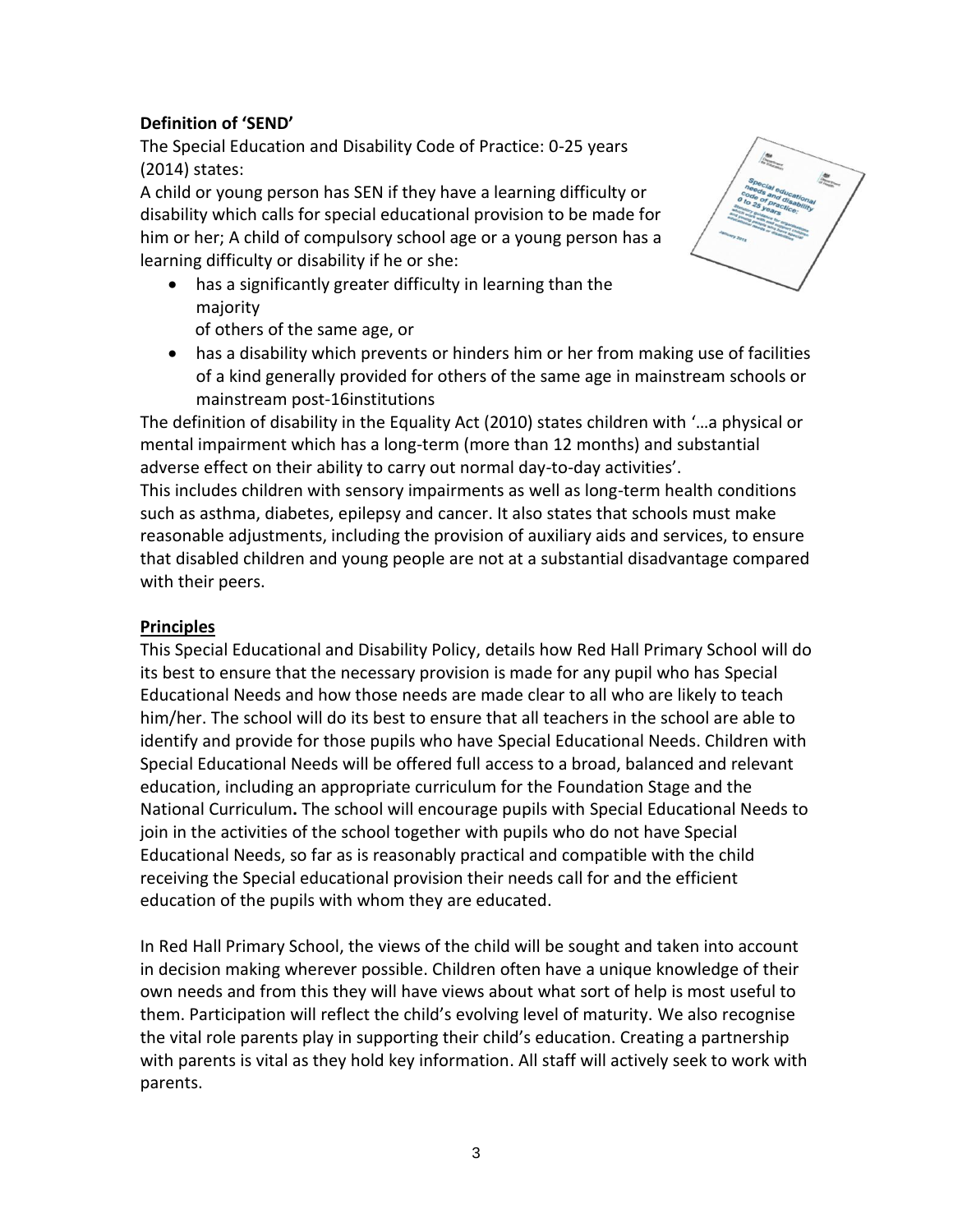# **Objectives**

# **In Red Hall Primary School:**

- The culture, practice, management and deployment of resources are designed to ensure all children's needs are met
- To identify and provide for pupils who have special educational needs and additional needs
- To work within the guidance provided in the SEND Code of Practice, 2014
- To operate a "whole pupil, whole school" approach to the management and provision of support for special educational needs
- **If** All staff will work together to ensure that any child's needs are assessed and identified early
- All staff will exploit good practice in reaching all these objectives
- All staff will take into account the views and the wishes of the child
- All professionals and parents will work in partnership and account will be taken of parents' views
- **Progress and provision is monitored and reviewed regularly**
- To work in cooperation and productive partnerships with the Local Authority and other outside agencies, to ensure there is a multi-professional approach to meeting the needs of all vulnerable learners.
- **IF Interventions have clear targets and are reviewed regularly**
- To ensure support for pupils with medical conditions full inclusion in all school activities by ensuring consultation with health and social care professionals;

# **Roles and responsibilities:**

This SEND policy details how Red Hall Primary School will do its best to ensure that the necessary provision is made for any pupil who has special educational needs. We will ensure that all staff in the school are able to identify and provide for those pupils who have special educational needs to allow pupils with SEND to join in the activities of the school.

**Every teacher is responsible and accountable for all pupils in their class wherever or with whoever the pupils are working. All teachers are teachers of SEND students.** 

Teaching and supporting such pupils is therefore a whole school responsibility requiring a whole school response. Meeting the needs of SEND students requires partnership working between all those involved - LA, school, parents/carers, students, children's services and all other agencies.

The Special Educational Needs Co-ordinator (SENDCO) sees to the day to day running of the school SEN policy.

# **The role of the SENDCO**

# **A SENDCO's Role may include:**

Overseeing the day-to-day operation of the school's SEND policy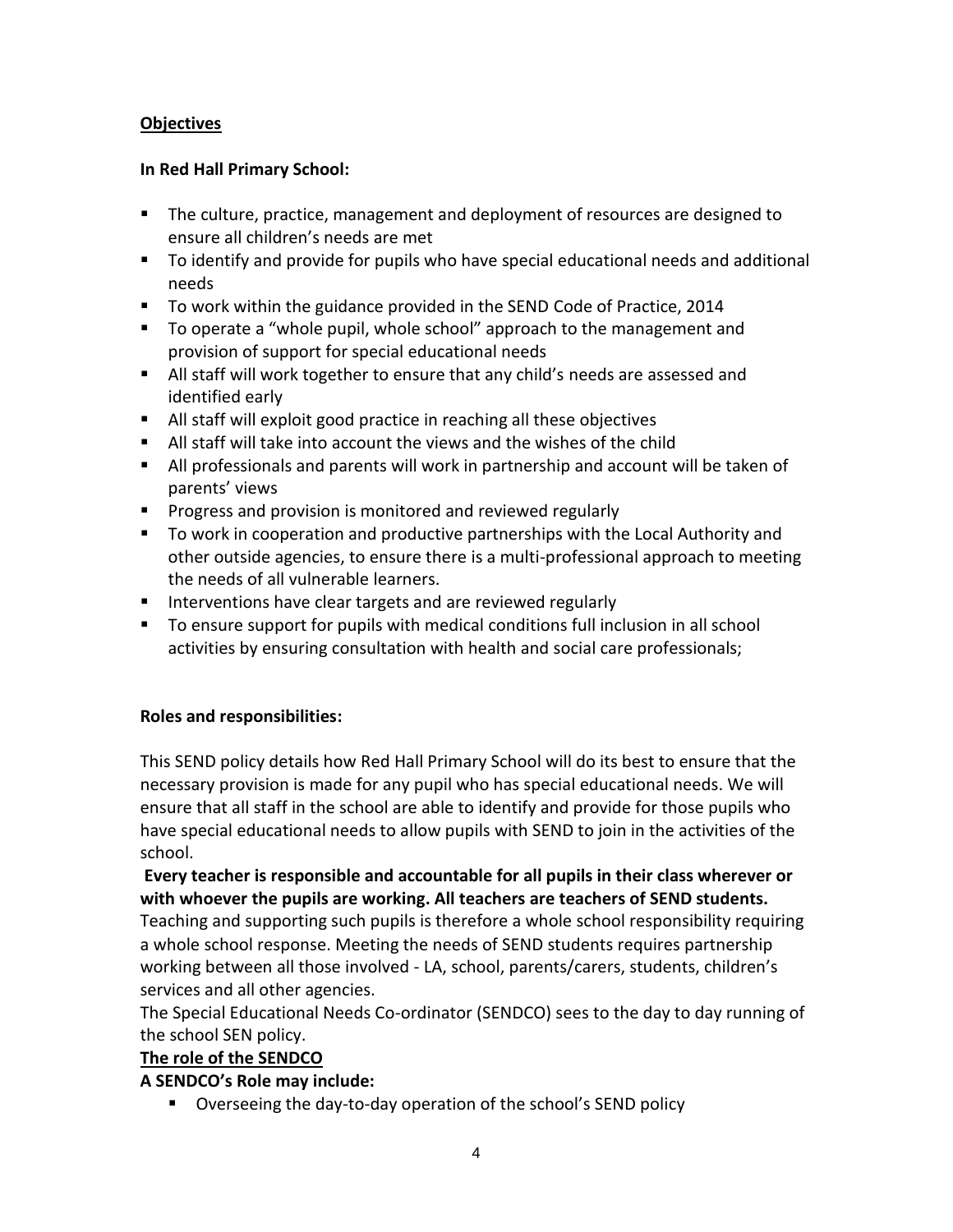- Co-ordinating provision for children with SEND
- Liaising with class teachers, discussing children's progress and offering advice when appropriate
- Overseeing the records of all children with SEND
- Liaising with parents of children with SEND
- Contributing to the in-service training of staff
- **Liaising with external agencies**
- Assessing children's needs.
- Managing a team of teaching assistants who work closely on a day to day basis with children.
- Monitoring the recorded progress of all SEND pupils.
- Meeting with parents at their request and to discuss progress.
- Maintaining their own personal development in specialist areas and contributing to the in-service training of school staff.

In Red Hall Primary School:

The SENDCO's role is the specific responsibility of Miss K Crowley.

# **The role of the Governing Body**

The Governing Body's responsibilities to pupils with SEND include:

- Ensuring that provision of a high standard is made for SEND pupils
- Ensuring that SEND pupils are fully involved in school activities
- Having regard to the Code of Practice when carrying out these responsibilities
- Being fully involved in developing and subsequently reviewing SEND policy

# **The role of the Class Teacher**

The Code of Practice clearly acknowledges the importance allocated to the teacher, whose responsibilities include:

• Being aware of the school's procedures for the identification and assessment of, and subsequent provision for, SEND pupils

• Collaborating with the SENDCo to decide the action required to assist the pupil to progress

- Working with the SENDCO to collect all available information on the pupil
- In collaboration with the SENDCo, develop suitable targets for SEND pupils. The extent of the SENDCo's involvement is at the discretion of the school.
- Working with SEND pupils on a daily basis to deliver their individual programmes
- Developing constructive relationships with parents
- Being involved in the development of the school's SEND policy

# **The role of the Head Teacher**

The head teacher's responsibilities include:

- The day-to-day management of all aspects of the school including the SEND provision
- Keeping the Governing Body well informed about SEND within the school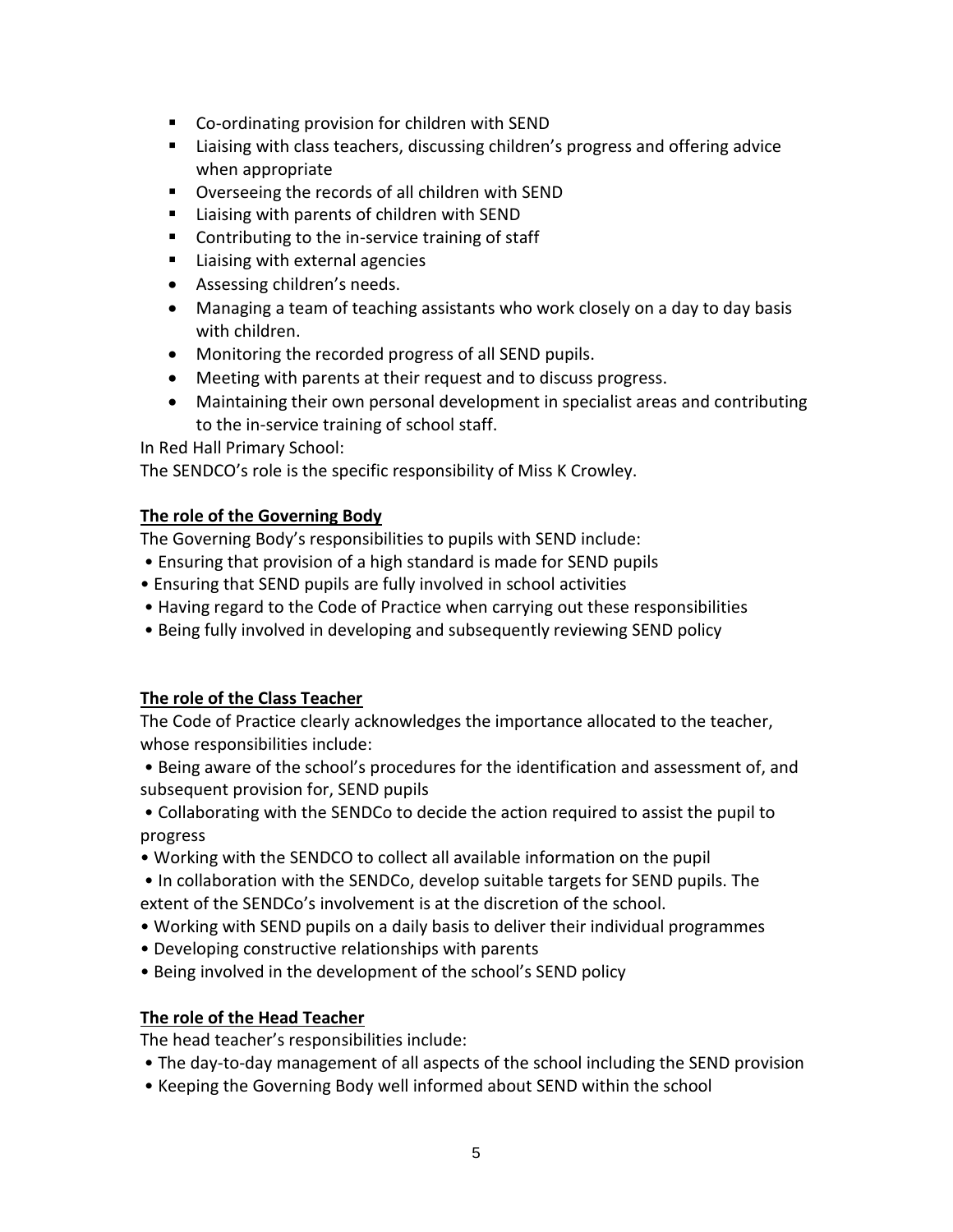# **Inclusion**

This policy builds on our School Inclusion Policy, which recognises the entitlement of all pupils to a balanced, broadly based curriculum. Our SEND policy reinforces the need for teaching that is fully inclusive. The Governing Body will ensure that appropriate provision will be made for all pupils with SEND.

# **Identification, Assessment and Provision**

A graduated approach to SEN support: How do we identify and manage children with SEND in our school?

Teachers are responsible and accountable for the progress and development of the pupils in their class, including where pupils access support from teaching assistants or specialist staff. High quality teaching, differentiated for individual pupils, is the first step in responding to pupils who have or may have SEN.

We understand that additional intervention and support cannot compensate for a lack of good quality teaching. Formal lesson observations, regular learning walks and book looks help us to monitor this and where necessary, provide feedback and strategies to improve teachers' knowledge and understanding of SEN.

Our SEN support takes the form of a four-part cycle through which earlier decisions and actions are revisited, refined and revised with a growing understanding of the pupil's needs and of what supports the pupil in making good progress and securing good

outcomes. This is known as the Graduated Approach.



**The Graduated Approach -Assess** pupil's needs. **-Plan** how to support needs (e.g. extra teaching and interventions). **-Do** put extra support in place. **-Review** if it worked. How has this affected the pupil's needs? -Start the cycle again.

# **Teacher assessments and pupil progress meetings**

Class teachers assess all pupil's current skills and levels of attainment on entry, building on information from previous settings and classes. On a regular basis, class teachers assess the progress of all pupils in reading, writing and maths, identifying in particular where pupils are making less than expected progress (with support from the SLT). Key stage coordinators monitor progress through termly pupil progress meetings with teachers.

Where a pupil's progress is causing concern, this may be characterised by progress which: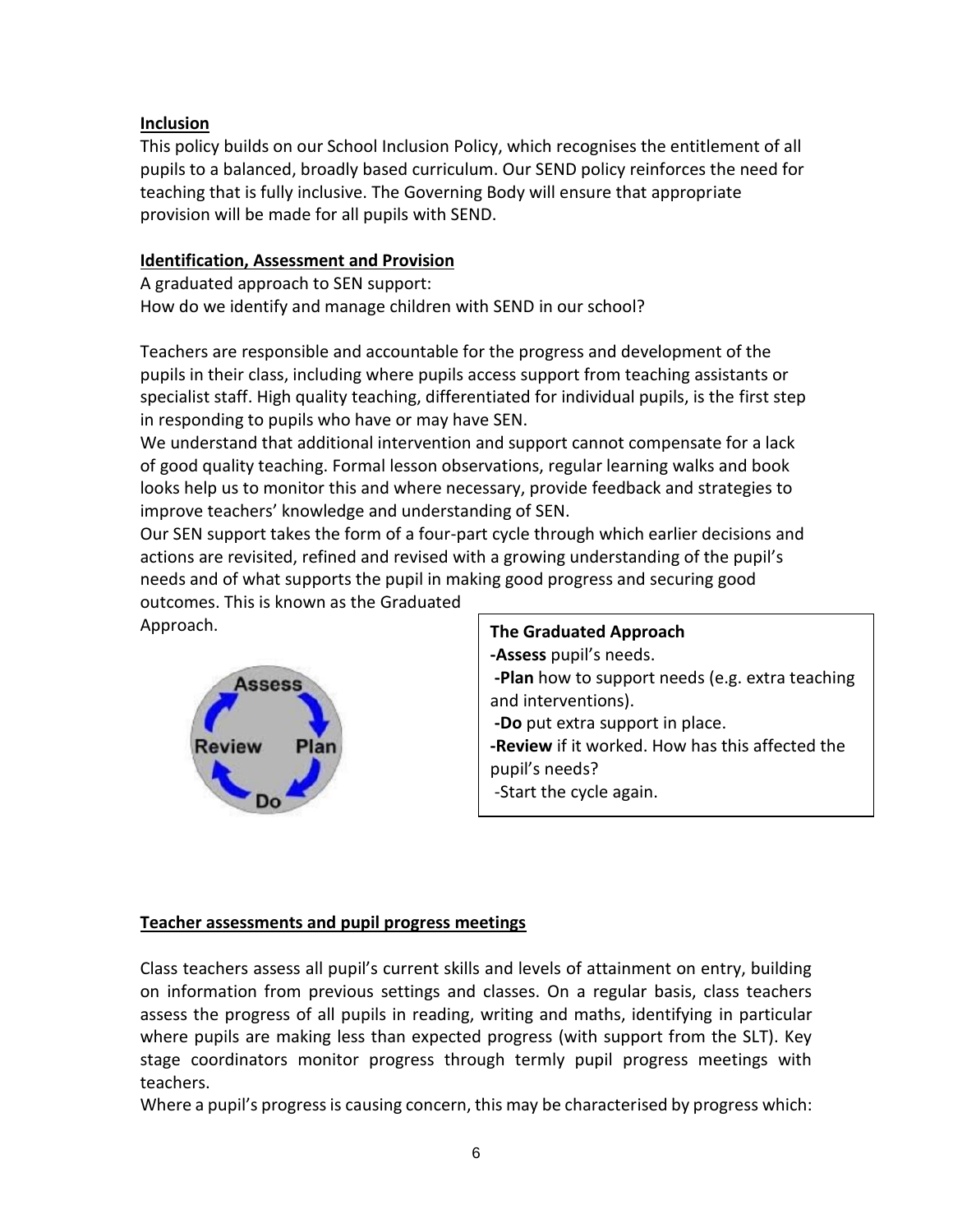- is significantly slower than that of their peers starting from the same baseline
- fails to match or better the child's previous rate of progress
- fails to close the attainment gap between the child and their peers
- widens the attainment gap

It can include progress in areas other than attainment e.g., wider development or social needs. We use assessment tools such as: Boxall assessments and SDQs (Strengths and Difficulties questionnaire), and ELSA (Emotional Literacy Support Assistant) questionnaires are planned.

#### **Early identification**

The SENDCo works in close collaboration with the Early Years Foundation Stage (EYFS) teacher to ensure that needs are identified at the earliest point. Where there are concerns about a child, the SENDCo may do class observations and fill in an 'Early Concerns Form' in consultation with the EYFS teacher, parents, and child.

The form details a child's strengths and interests, areas of need, current attainment, strategies/intervention tried and the impact of these, and next steps. This is reviewed and if minimal progress is gained after two waves of targeted intervention, the child may be placed on the SEN record.



Children's SENDs are generally thought of in the following four broad areas of need and support (SEND Code of Practice 2014):

#### **Cognition and learning needs include**:

- Specific learning difficulties (SpLD)
- Moderate learning difficulties (MLD)
- Severe learning difficulties (SLD), and
- Profound and multiple learning difficulties (PMLD)

#### **Behavioural, emotional and social needs include:**

• Behavioural, emotional and social difficulties (BESD)

*Note: In the 2014 Code of Practice, behaviour is no longer regarded as an SEN, the underlying causes of severe behaviour are. They need to be identified through working closely with the family and child. It may be that these needs are met through other plans for example the CAF. If children have mental health needs, parents are encouraged to ask their GP to make a referral to CAMHS or the Paediatrician. School will support parents with letters or by attending clinic and hospital appointments at parents' request.* 

#### **Communication and interaction needs include:**

- Speech, language and communication needs (SLCN), and
- Autistic spectrum disorders (ASD)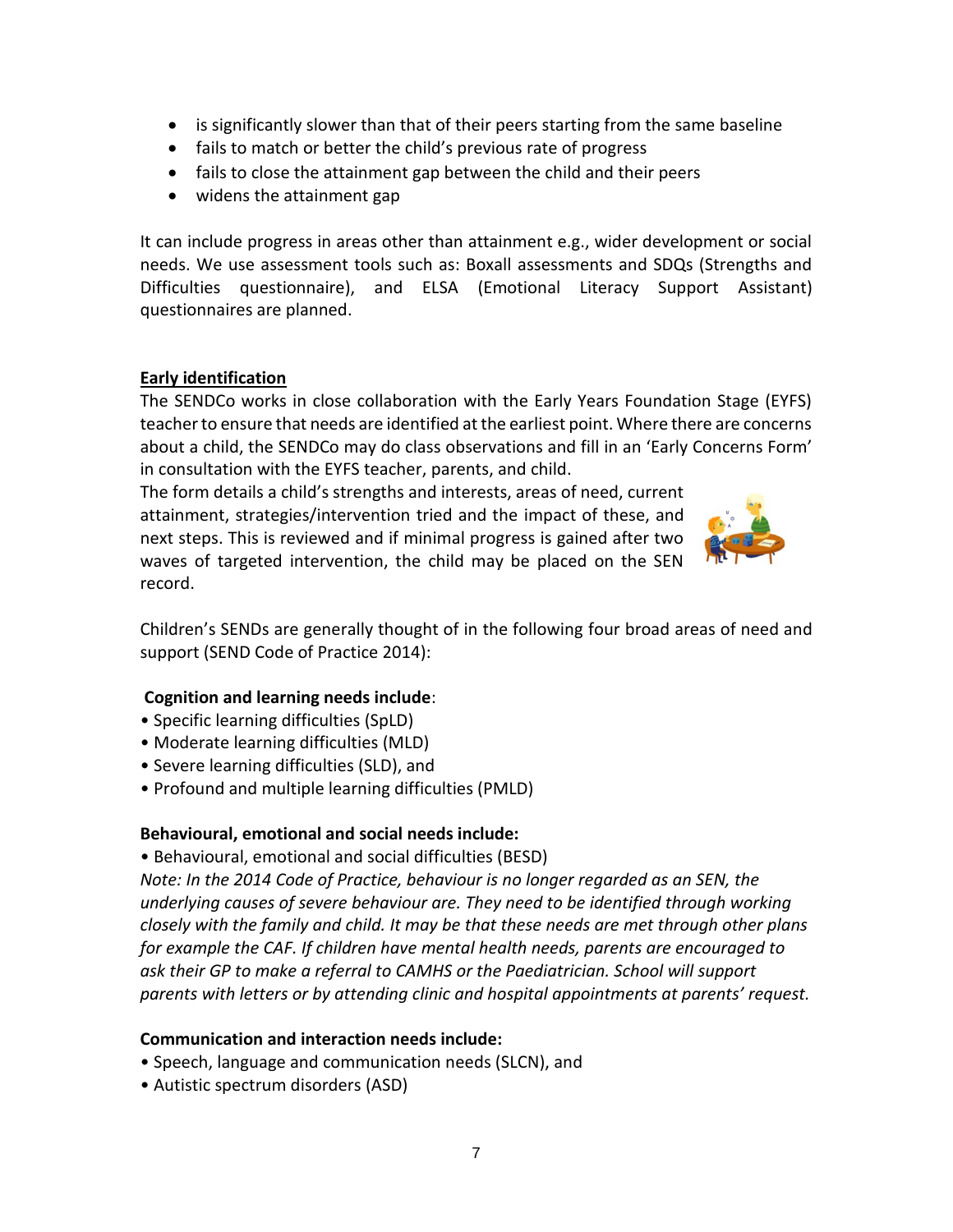# **Sensory and/or physical needs include:**

- Visual impairment (VI)
- hearing impairment (HI)
- Multi-sensory impairment (MSI), and
- Physical disability (PD).

Although not always covered by SEND legislation, at Red Hall School we identify vulnerable groups of children for additional consideration. Vulnerable groups include those on the Child Protection and Looked After Children registers as well as the SEND register, children with English as an additional language, children facing economic hardship and those with low attendance. It is the class teachers' and Senior Leadership Team's duty to ensure that these children have equality of access to the correct provision to meet their needs which may include additional adult support on an individual basis or within a small group, and differentiated curriculum.

# **Adaptations are made to the curriculum for SEN children by:**

# **Class Teachers**

- plan lessons according to the specific needs of all groups of children in their class and will ensure that your child's needs are met.
- Specially trained support staff can adapt the teachers planning to support the needs of your child where necessary.
- Specific resources and strategies will be used to support your child individually and in groups.
- Planning and teaching will be adapted on a daily basis if needed to meet your child's learning needs. Pupils with SEN are enabled to engage in activities available with those who do not have

# **SEN by:**

- Seeking to ensure that activities outside the classroom and school trips are available to all.
- Risk assessing each trip, and a suitable number of adults are made available to accompany the pupils, with 1:1 support if necessary.
- Parents/carers being invited to accompany their child on a school trip/ to after school activities if this ensures access.
- Making adjustments, where possible, to extracurricular school clubs to support the participation of vulnerable pupils.
- Auditing health and safety approaches and policies as and when appropriate.

# **What do we do if we think a child may have SEN?**

1. The first response to concerns about progress is high quality teaching targeted at their areas of weakness.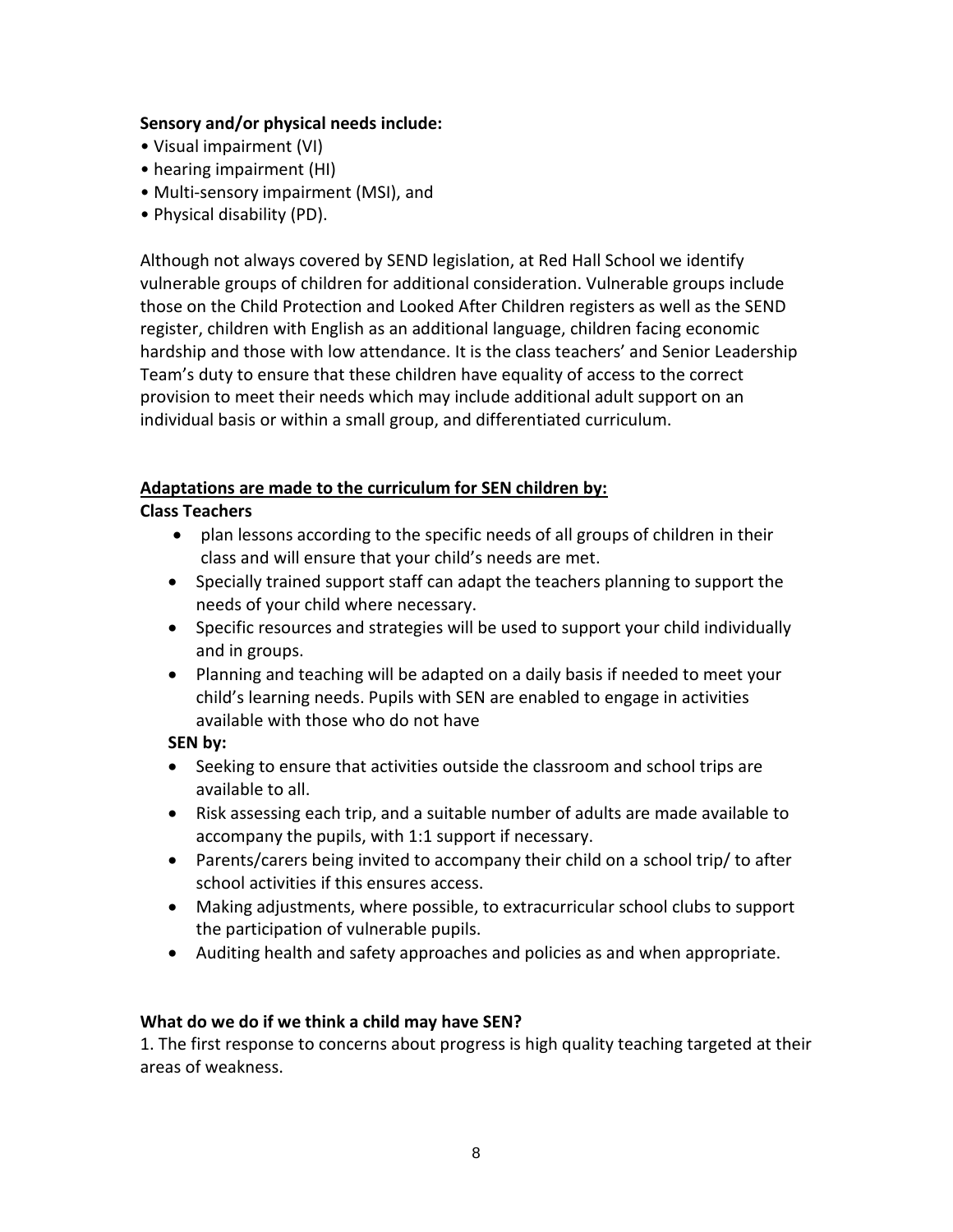2. If progress continues to be less than expected, the class teacher works with the SENDCo to assess whether the pupil has SEN. This includes looking at all the information gathered within school about the pupil's progress, alongside national data and expectations of progress. High quality and accurate formative assessment is collected. An early discussion with parents and the pupil will take place so they can be involved in planning what support to put in place. An Initial Concerns Form is completed.

3. The class teacher and SENDCo will plan how to support the pupil's needs.

4. Extra teaching or interventions designed to secure better progress will be implemented at an early stage ('do' stage of cycle). Support from outside agencies may be appropriate. A review date will be set.

5. After additional support is put in place, the class teacher and SENDCo will review the pupil's progress and response to such support. This will help identify particular needs and inform staff about whether the pupil has SEN. Where it is decided that a pupil does have SEN, the pupil's parents are informed and the decision is recorded on the school's SEND register.

All interventions are time-limited, aiming to accelerate their progress to age-related expectations. These interventions may involve group or one-to-one teaching. The SENDCo and class teachers will work closely with any support staff to plan and assess the impact of the support/interventions and to link them to classroom teaching. The intervention would be recorded on the classes individual Provision Map (PM). There will be half termly reviews of the PM to assess the progress and effectiveness of the intervention.

Intervention may include:

- Numicon
- Nurture Group
- Precision Teaching
- Fischer Family Trust
- **•** Get Moving
- $-BR@P$
- Pastoral care through Parent Support Intervention
- Education, Health Care Plan (EHCP)
- Speech and Language therapy
- Play Therapy
- ELSA intervention
- EMAS support
- Different learning materials or special equipment
- Small group or individual support /modification of work
- flexible teaching styles to match the way a child learns
- Use of signs and symbols
- IEPs (Individual Educational Plan) /IBPs(Individual Behaviour Plan)
- Relax Kids
- Drawing therapy
- Social Skills group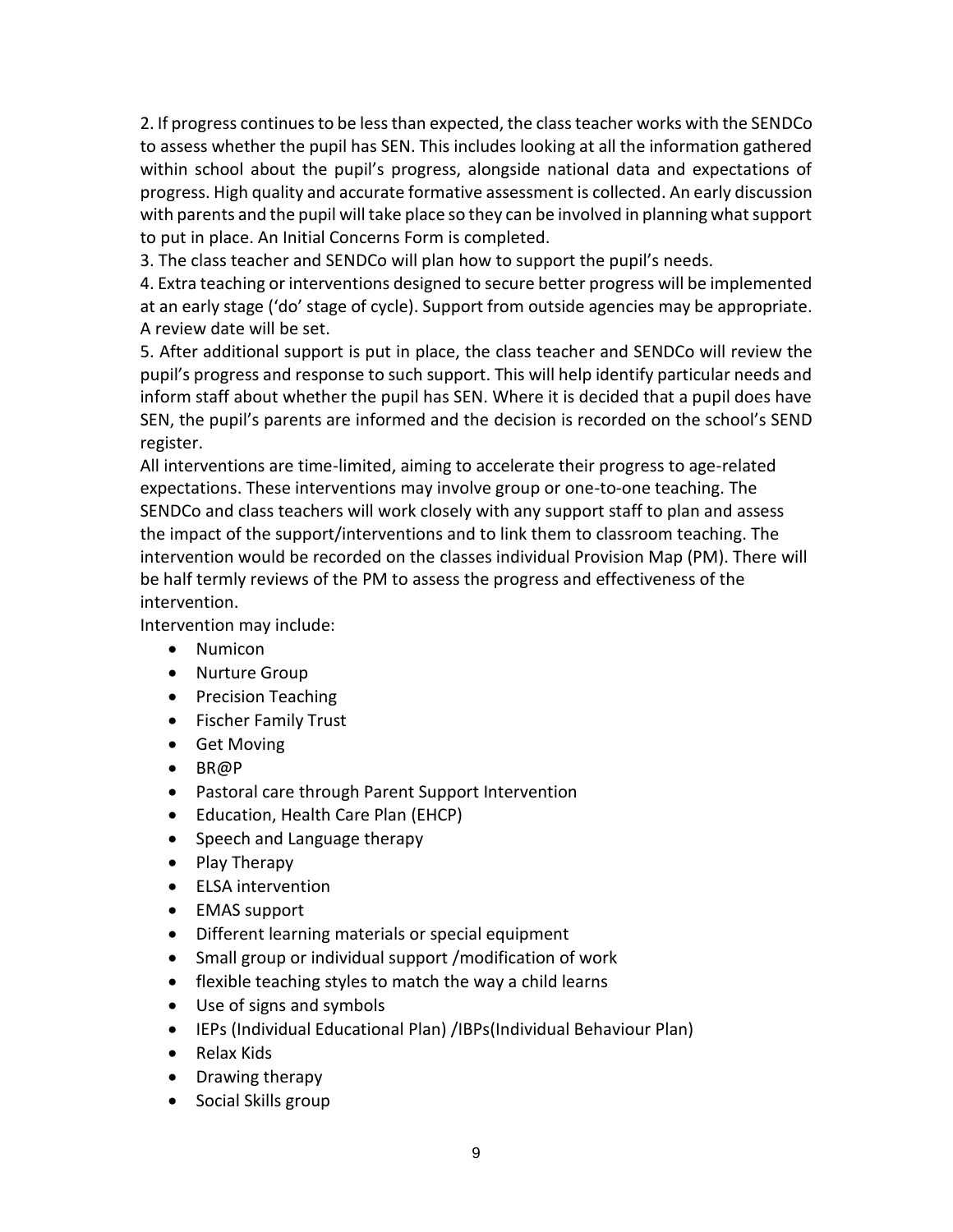- Sensory circuits
- Wellcomm intervention
- Inner Chimp
- Lego Therapy
- breaking a task into smaller steps
- particular groupings or classroom organisation
- Extra adult time to devise the nature of the planned support and to monitor its effectiveness
- Staff development and training to introduce more effective strategies
- Access to support services for one-off or occasional advice on strategies or equipment

#### **Do**

The class teacher remains responsible for working with the child on a day-to-day basis. They will retain responsibility even where the interventions may involve group or one to one teaching away from the main class teacher. They will work closely with teaching assistants to plan and assess the impact of support and interventions and ensure links with classroom teaching. The SENDCo will support with further assessment of the pupils strengths and weaknesses.

#### **Review**

Reviews of a child's progress will be made regularly. Each pupil has a file which includes the child's current IEP and some children have a one-page profile. Class teachers are responsible for showing how pupils are meeting their targets by recording evidence in the child's file. For example, if the target is to read 20 listed common exception words, evidence of precision teaching (flashcards, reading races, spelling races etc) may be included. IEP's and interventions are reviewed by the class teacher and SENDCo at least every half term (if not more regularly) to ensure that progress against the targets is being made and that the provision put in place is appropriate. Discussions with class teachers, teaching assistants and SLT happen regularly so that adjustments can be made. In addition, there are regular learning walks, book looks, pupil interviews and informal discussions with teachers, parents and pupils help the SENDCo to monitor the effectiveness of the provision for children with SEND. The Governing Body appoint a SEND Governor who monitors provision and outcomes for children with SEND on a regular basis. A record of this is logged in the minutes of Full Governing Body meetings and in governor visit forms. The SENDCo presents an update to Governors on an annual basis.

#### **High Need**

Where a child's progress causes concern, interventions are put in place which are highly personalized to accelerate their progress and enable them to achieve their potential. As the result of a Pupil Progress meeting the decision may be taken by the Senior Leadership team, in consultation with the parents/carers and young person, to involve external support services provided by the LA and/or other agencies. These agencies will provide advice on setting appropriate targets and the use of new or specialist strategies or materials. They may administer more specialist assessments that can inform the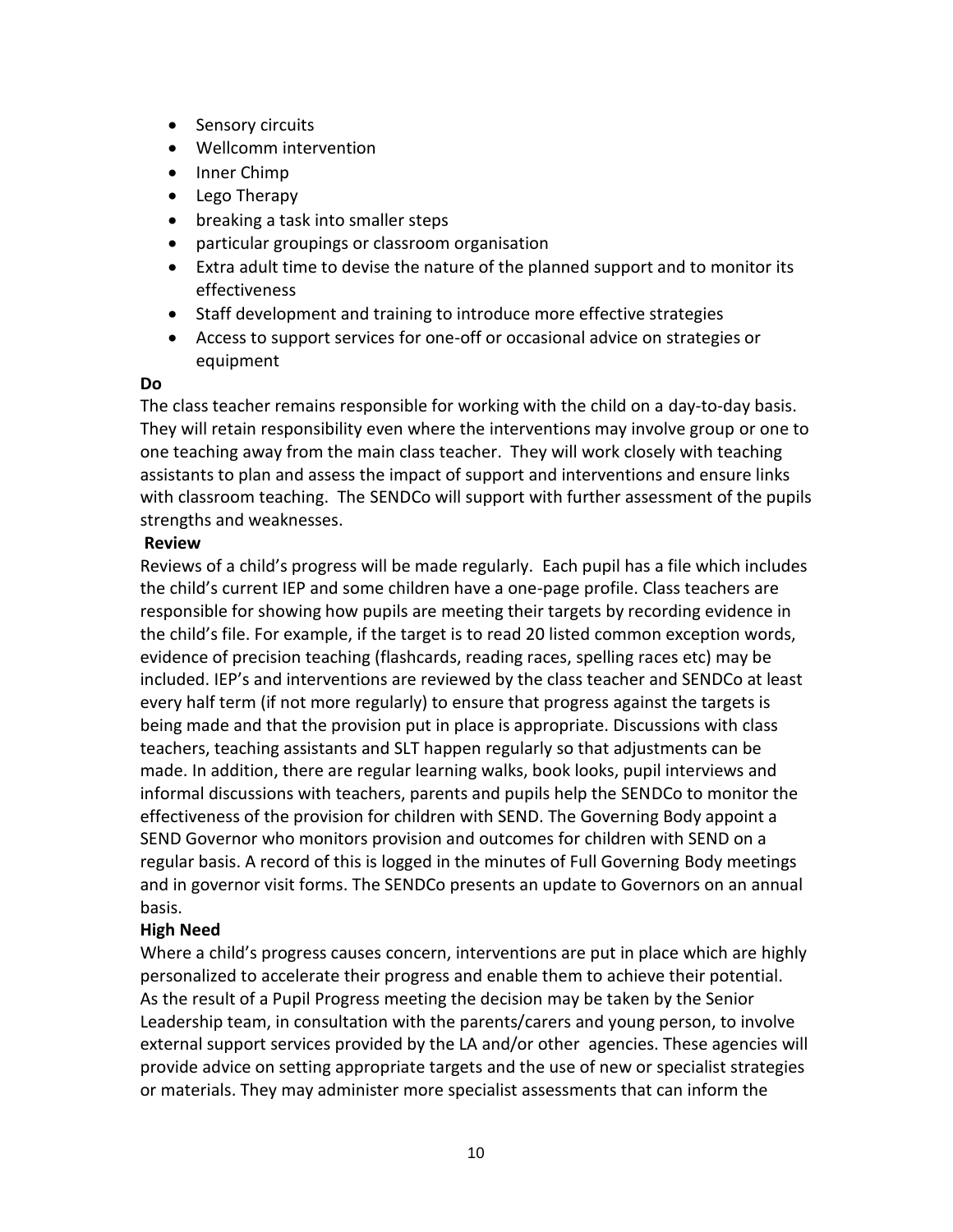planning and measurement of the young person's progress. In some cases, they will provide support for particular activities. The SENDCo and class teachers work with specialists to select effective teaching approaches, appropriate equipment, strategies and interventions in order to support the child's progress.

The Triggers for outside agency support could be that despite receiving support within school the young person:

- Makes little or no progress even when teaching approaches are targeted specifically to address a young person's identified area of weakness;
- Shows signs of difficulty in developing literacy or mathematics skills which result in poor attainment in other curriculum areas;
- Presents persistent emotional or behavioural difficulties which are not ameliorated by the behaviour management techniques employed by the school;
- Has sensory or physical problems and continues to make little or no progress despite the provision of specialist equipment;
- Has communication and /or interaction difficulties and continues to make little or no progress despite the provision of a differentiated curriculum.
- Makes slow progress in developing literacy and mathematics skills;
- Has emotional or behavioural difficulties which substantially and regularly interfere with the young person's own learning or that of the class groups, despite having an individualised behaviour management programme;
- Has SEND or physical needs that require additional specialist equipment or regular advice or visits by a specialist service;
- Has communication and/or interaction difficulties that impede the development of social relationships and cause a substantial barrier to learning.

# **Referral for an Educational, Health and Care Plan**

A small number of children may go on to have an Educational, Health and Care Plan (EHCP) - these are children who have a lifelong or significant and complex needs. An Education, Health, Care Needs Assessment may be requested by the school, parent, health or social care. This will occur where the complexity of need or lack of clarity around the need of the child are such that a multi-agency approach to assessing that need, to planning the provision and identifying resources is required. The decision to make a referral for an Education, Health and Care plan will be taken at a progress review. The application for an Education, Health and Care Plan will combine information from a variety of sources including:

• Parents • Teachers • SENDCo • Social Care • Health Professionals Information will be gathered relating to the current provision provided, action that has been taken, and the preliminary outcomes of targets set. A decision will be made by a group of people co-ordinated by Dudley Council (including professionals from education, health and social care) about whether or not the child is eligible for an EHC Plan. Parents have the right to appeal against a decision made by the Education, Health, and Care panel.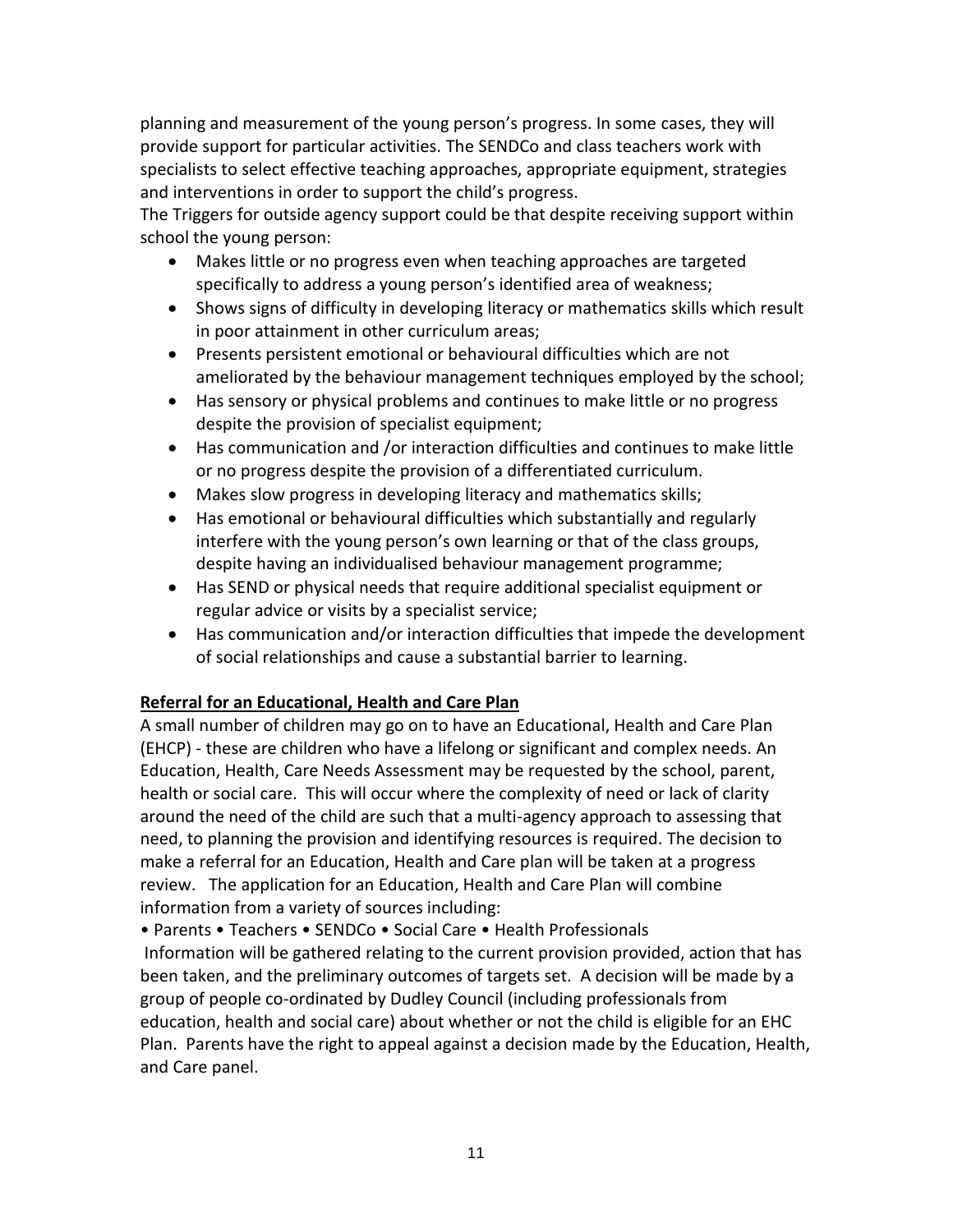# **How do we manage pupil's needs on the SEN register?**

Every child has an Individual Education Plan (IEP) which is reviewed each term. This document shows what the child has achieved in a term, what support helped to make this possible, targets for the new term and what provision will be put in place to meet these targets. The class teacher or SENCo talks to the parents and child about their priorities and aspirations for the coming term and how this fits in with what they would like to achieve by the end of the year/ key stage (long term outcomes). This may be done as part of Parents'



Evenings or may be an additional meeting. The class teacher and SENCo review the current IEP, discussing achievements, success of previous support, current attainment, progress and assessments, social and emotional needs, attendance, advice from outside agencies and the wishes of the parents and child. Targets are set and support is planned in. This information is shared with the SLT so that whole-school provision and budget can be allocated accordingly. It also helps to inform termly pupil progress reviews.

# **What provision do we have to meet pupil needs?**

Where pupils are identified as having SEN, the school provides for these additional needs in a variety of ways:

- in class support for small groups with an additional teaching assistant
- small group withdrawal with teaching assistant/teacher
- individual class support/individual withdrawal
- personalised individual timetables and behaviour plans
- further differentiation of resources (e.g. personalised word banks or sound maps)
- Selected Wave 2 interventions
- Selected Wave 3 interventions
- ELSA (Emotional Literacy Support Assistant) 1:1 sessions and group work
- Range of strategies and interventions from outside agencies (e.g. educational psychologist, speech and language therapist, Sycamore Centre, Autism Outreach, local authority learning support team etc.)

# **What methods of assessment do we use?**

Here are some of the ways we gather information about pupils' needs:

- Assessments of attainment e.g. EYFS profiles, SATs, reading running records, spelling assessments, 'NFER assessments, HFW (High Frequency Words) assessments, phonics and phonological awareness assessments, writing samples
- Boxall profiling and Strengths and Difficulties Questionnaire (SDQ)
- ELSA questionnaires and pupil feedback
- Completion of teacher concern forms
- Regular discussions with staff, parents and pupils

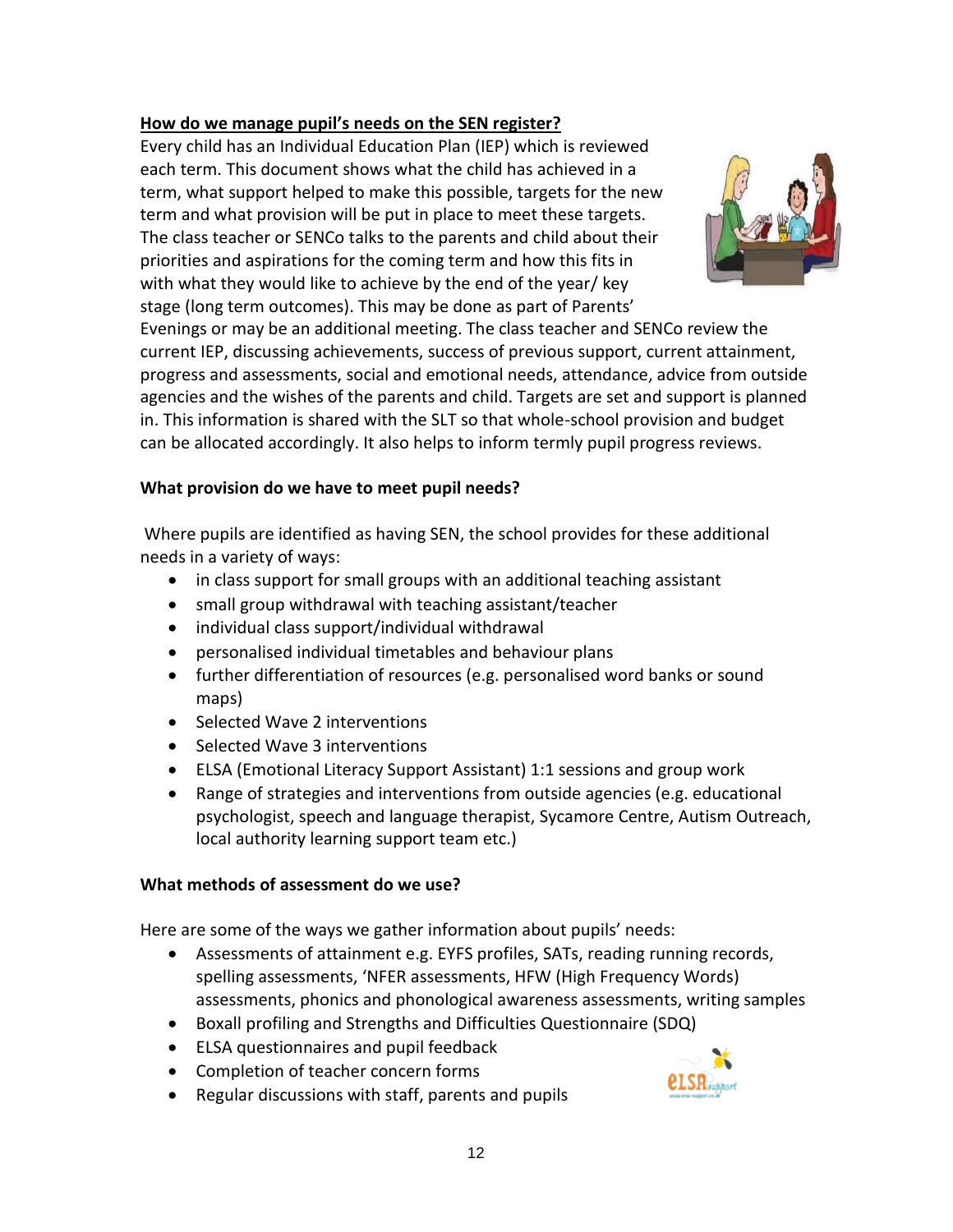- Liaison with feeder or previous schools on transfer
- Information from outside agencies or other services

# **Criteria for exiting the SEN register**

Pupils will exit the SEN register when their progress is in line with local and national expectations and their support is no longer deemed necessary for them to continue to maintain their progress. These discussions will occur in the relevant meetings and parents will be kept informed of any decision relating to their child.

# **Monitoring and evaluating SEND**

Pupils on the SEND register have their attainment reviewed half termly at the Pupil Progress meetings with the Head Teacher, class-teacher and SENDCo. Every intervention is planned, evidenced, reviewed and analysed regularly for effectiveness. TAs and the SENDCO are involved in this process. The child's progress is then reviewed by the SENDCO reviewing the interventions and at the Pupil Progress Meetings. Our intentions are to evaluate and monitor arrangements to promote an active process of continual review and improvement of provision for all pupils. In addition through the Traded Service a specialist teacher assesses and monitors pupils receiving one-one targeted support as a result of specific learning needs being identified. Staff access her specialist knowledge to adapt teaching strategies/resources to meet the needs of pupils.

#### **Home School Partnership**

At Red Hall we recognise and value the contribution of parents. Parents are always welcome to discuss their child and their views are respected and their concerns are taken into consideration at all stages of the SEND procedure. All parents and /or carers are invited to meet their child's class teachers at termly intervals as well as receiving a termly



report. Parents of children identified as having SEND are also welcome to attend further consultation at which their child's progress, additional support, interventions and targets are discussed and agreed. Parents will be kept informed of any paperwork generated, programmes planned and review of targets which may be as often as once each half term. Parental views and input in the compiling of targets and programmes are always welcome. If your child receives an IEP/IBP parents are contacted at the start of the process then again at the end firstly to ensure parents are fully informed and secondly to enable parents to reinforce the targets at home. IEPs are designed to be a short term intervention to close any gaps of learning/understanding.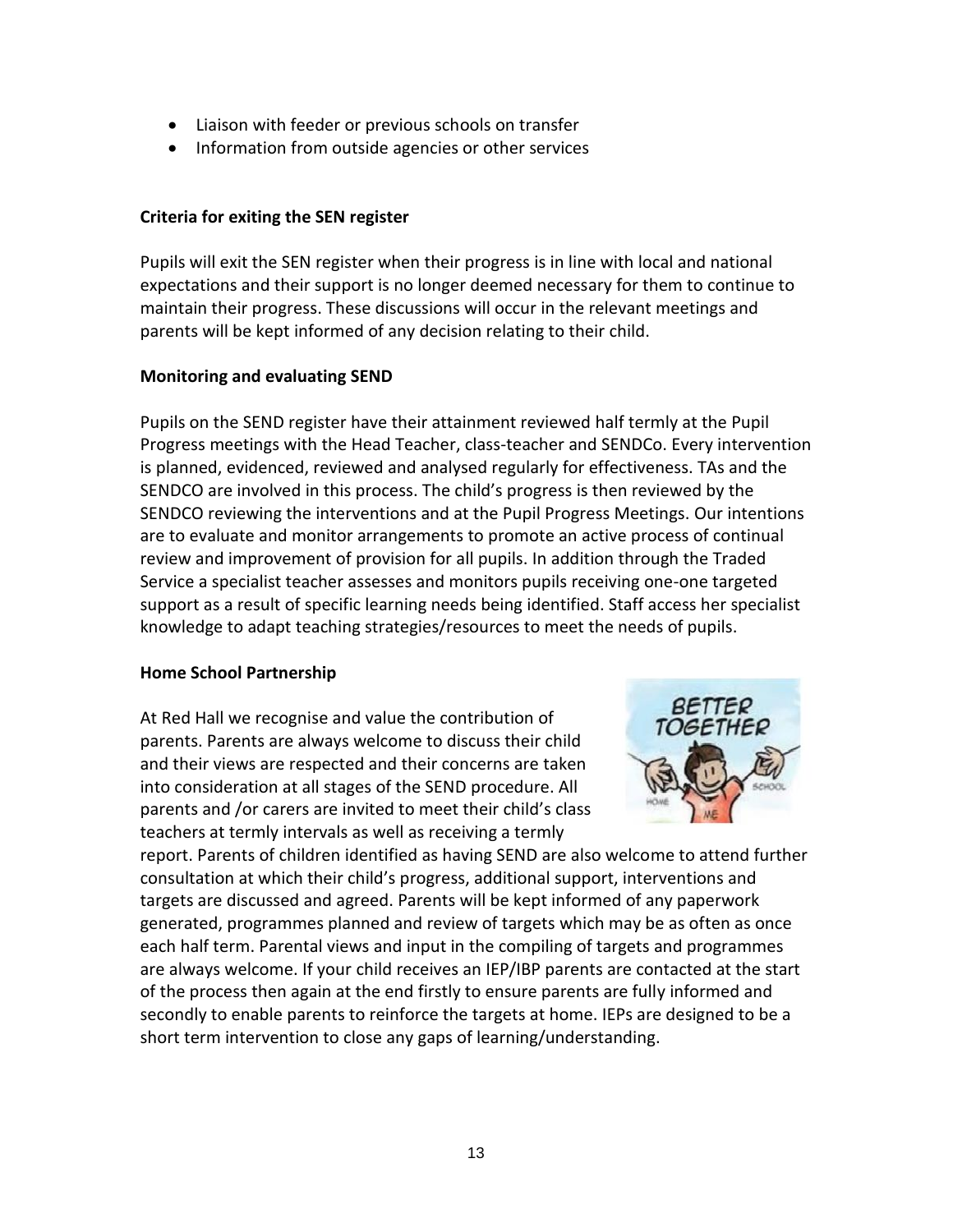#### **Procedures for working in partnership with parents at Red Hall Primary School include:**

- Open Door Policy
- Parent Support Adviser
- Review meetings
- Target Setting Meetings
- Parent Forums
- Curriculum Newsletters
- Leaflets to parents
- **•** Termly Parents Meetings
- Information on the school website

# **Pupil Views**

Where appropriate, children with SEND are aware of their termly targets and are encouraged to self-review against these. As part of the formal review process for children with statements of SEN or EHCPs, pupils, are also asked about their views on their strengths, the areas in which they feel they would like to develop and the support they would like to receive.

# **Equal Opportunities**

Resources provide all pupils with opportunities to develop the range of skills identified in the planning. These activities are planned so that all pupils can access the various strands dependent upon their own ability. The language and learning needs of the EAL learners are acknowledged in all subjects.

# **Evaluating the Success of the SEND Policy**

The SEND Policy will be evaluated according to a range of criteria. These include:

- The amount of teaching time available to support pupils with SEND
- The number of pupils with SEND attaining age related targets
- Average reading improvement of pupils receiving this type of support
- The number of planned programmes of intervention
- The amount of time allocated to SEND by governors
- The proportion of teachers' records which include information on the SEND of pupils in their classes
- The proportion of teachers' records which show evidence of differentiation for pupils with SEND
- INSET time allocated to staff development with reference to SEND
- The proportion of parents attending or contributing to reviews or consultations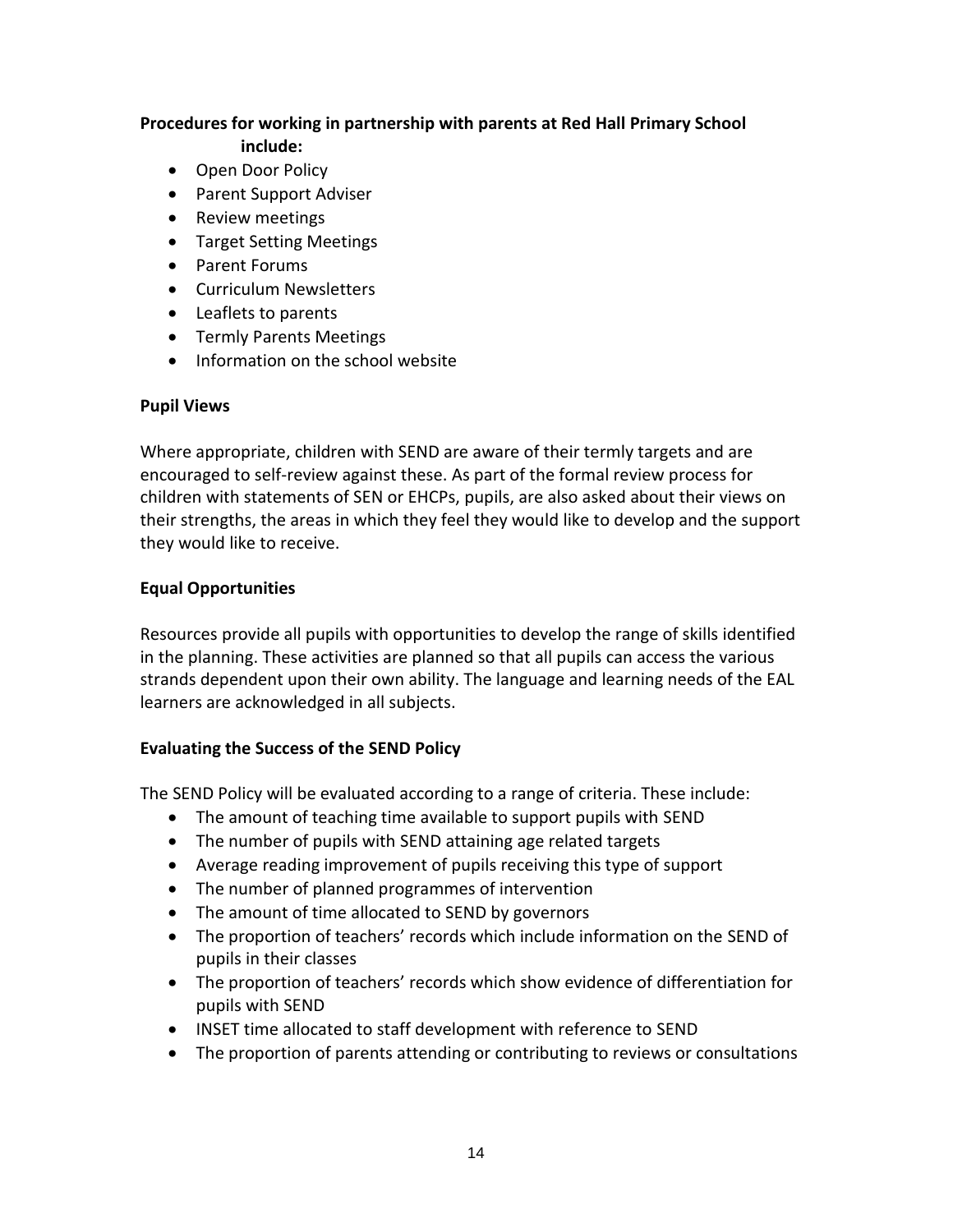- The identified staff fulfil the expectation of the school in carrying out procedures for SEND and produce the necessary paperwork (e.g. IEPs, reviews, reports, assessments, classroom organisation and teaching records)
- Recommendations by external agencies are acted upon and incorporated into the curriculum.
- The pupils are confident and well-motivated and are making measurable progress
- There is movement between 'stages' and the number of pupils on the records.

# **Supporting pupils at school with medical conditions**

Red Hall School recognises that pupils at school with medical conditions should be properly supported so that they have full access to education, including school trips and physical education. Some pupils with medical conditions may be disabled and where this is the case the school will comply with its duties under the Equality Act 2010. Some pupils also have special educational needs (SEN) and may have a statement, or Education, Health and Care (EHC) plan which brings together health and social care needs, as well as their special educational provision and here, the SEND Code of Practice (2014) is followed.

Red Hall School wishes to ensure that pupils with medical conditions receive appropriate care and support at school. The schools policy for managing the medical conditions of pupils has been developed in line with the Department for Education's guidance released in April 2014.

Red Hall's policy for, 'supporting pupils with medical conditions' is available on our website or on request, from the school office.

# **Access for disabled pupils**

Ramps have been built in school to allow for wheelchair access. Disabled toilet – Existing toilet adapted for wheelchair access, including bed, hoist etc.

# **Specialisms**

The SENDCO and other staff keep up-to-date with new developments in SEND by:

- Reading relevant Special Educational Needs and Gifted and Talented literature
- Subscription to Special Educational Needs and Gifted and Talented journals
- Regular access to Special Educational Needs and Gifted and Talented web sites (e.g. SENDCO Forum, DfES Special Educational Needs site, NASEN….)
- Attendance at Dudley SENDCO Forum and Gifted and Talented Conferences
- Attendance at Dudley and North Dudley Learning Partnership Short courses
- **Informal advice from external agencies**
- Liaison with other SENDCOs
- Accredited training

# **Areas of Additional Educational Needs experience and expertise**

Members of staff complete specialist training as and when needed.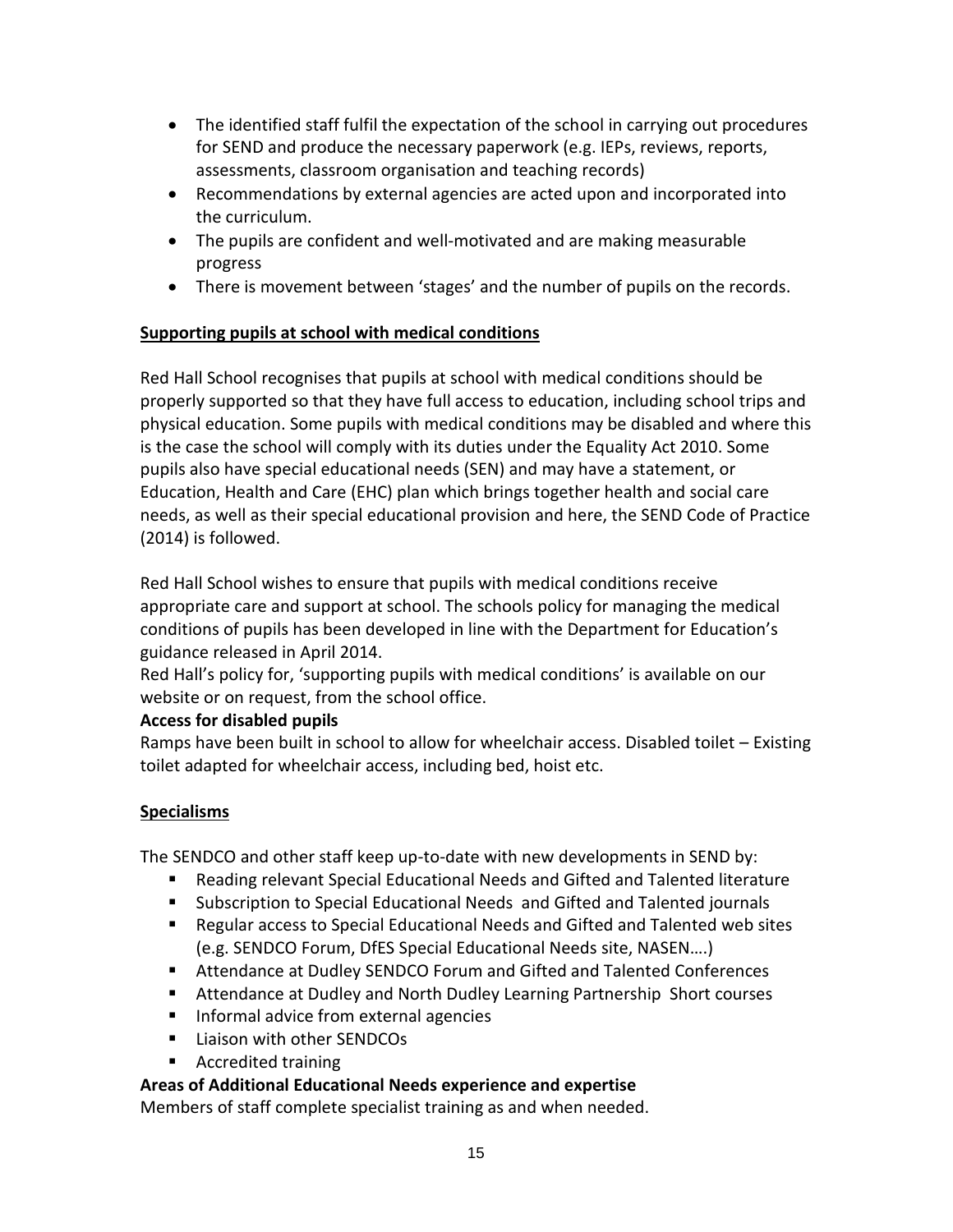Miss K Crowley completed the Post Graduate Certificate in Professional Studies (SENDCO) in July 2013. Mrs Darby and Mrs Jones are also trained SENDCo and have a specialism in SEND. Miss Harris has completed an accreditation in ELSA. Mr Esson is a trained counsellor.

# **Complaints**

As a school we believe that the Special Educational Needs of pupils are best met when there is effective collaboration and communication between school, other agencies, families and pupils. We aim to foster good working relations with all of these groups, especially parents.

# **Procedures in Red Hall Primary School**

If a parent is not satisfied with the SEND arrangements for their child they should contact the school in the first instance so individual needs can be discussed. If the issue has not been resolved there is a complaints procedure which is outlined in the school handbook.

# **In-Service Training and Continuing Professional Development (INSET / CPD)**

The school is committed to providing INSET and staff development in regard to SEND is a regular part of this. We monitor, review and develop all teachers and support staff's understanding of strategies to identify and support pupils with 'SEND'. Teachers, Higher Level Teaching Assistants and other classroom staff receive at least annual training updates on our provision every September and whenever other changes are made. In addition staff attend or cascade training from outside agencies.

# **Transition into and within school**

The general procedures for receiving and transferring pupils is outlined in the school policy document Admissions and Transfers Policy. We understand how difficult it is for pupils and parents as they move into a new class or a new school and will do what we can, according to the individual needs of the child, to make transitions between classesincluding from the nursery and into the secondary phase – as smooth as possible. This may include, for example:

 Additional meetings for the parents and child with the new teacher or Secondary **SENDCO** 

 Opportunities to take photographs of key people and places in order to make a transition passport.

Enhanced transition arrangements are tailored to meet individual needs. At the end of each year the current teacher meets with next year's teacher to discuss the transition of the pupils and especially the pupils with SEND. Discussions about Year 6 SEND pupils moving to the Secondary Phase take place between the Primary SENDCO and Secondary SENDCO so that relevant information is passed on.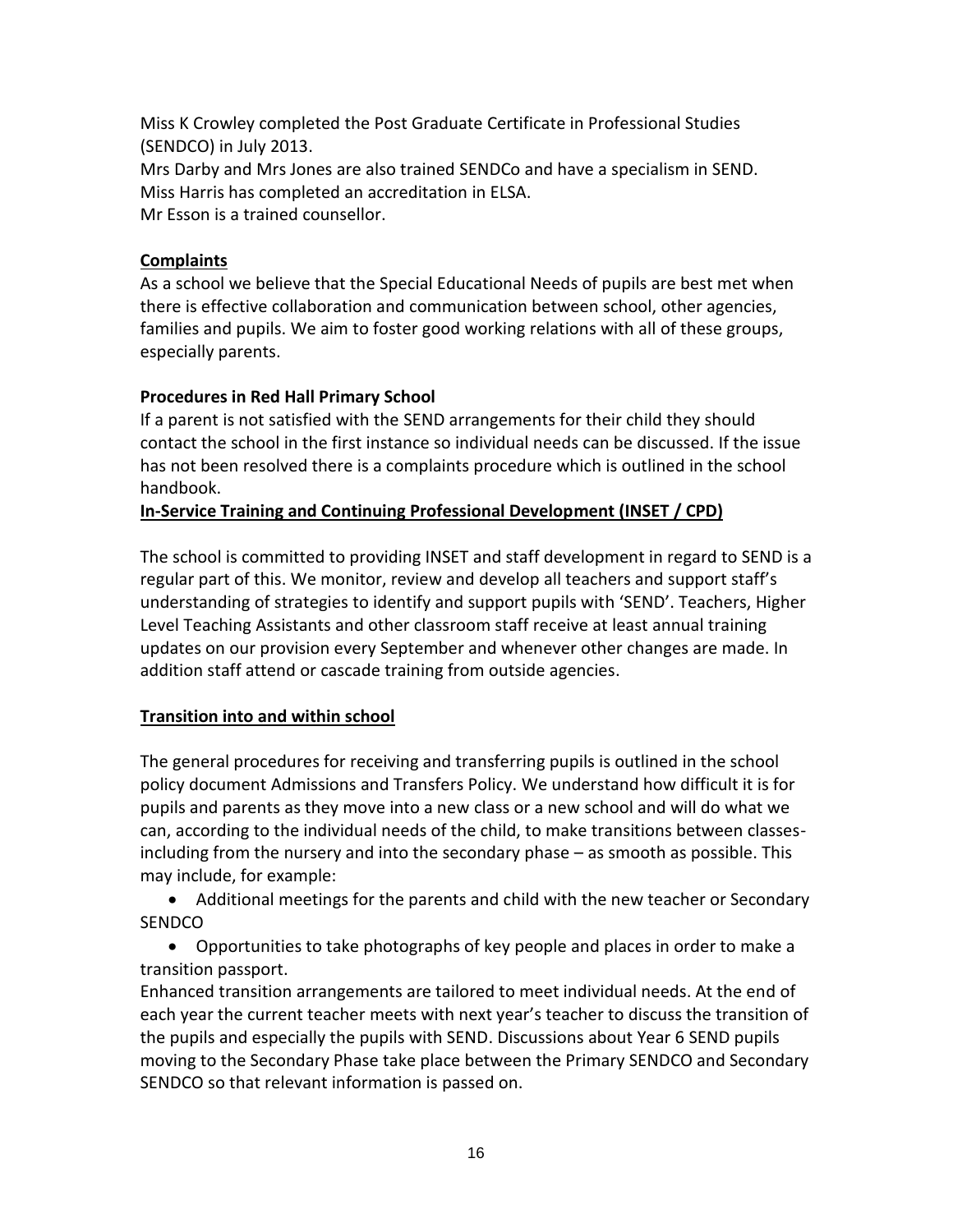# **Partnership with External Services**

The school works closely with external services recognising the importance of the role they play in helping the school identify, assess and make provision for pupils with SEND. The school has good links with the following services:

| <b>External Agency</b>       | Nature of support      | <b>Referral routes</b> | <b>Liaison arrangements</b> |
|------------------------------|------------------------|------------------------|-----------------------------|
|                              | provided for pupils    |                        |                             |
| <b>Learning Support</b>      | Academic               | Proforma via           | Open                        |
| <b>Service</b>               | assessment,            | <b>SENDCO</b>          |                             |
|                              | monitoring,            |                        |                             |
|                              | reviewing              |                        |                             |
| <b>Educational</b>           | Behavioural support,   | Proforma, via          | Every two weeks             |
| psychology for               | observations,          | <b>SENDCO</b>          |                             |
| everyone                     | Behaviour support      |                        |                             |
|                              | plans/advice           |                        |                             |
| <b>Speech and Language</b>   | Speech programmes      | Proforma, via          | Termly                      |
| <b>Therapy</b>               | written,               | <b>SENDCO</b>          |                             |
|                              | implemented and        |                        |                             |
|                              | delivered.             |                        |                             |
| <b>Occupational Therapy</b>  | Exercise plans and OT  | G.P                    | Open                        |
|                              | advice.                |                        |                             |
| Physiotherapy                | Physiotherapy advice   | G.P                    | Termly                      |
|                              | and programmes for     |                        |                             |
|                              | children with physical |                        |                             |
|                              | disabilities           |                        |                             |
| <b>Autistic Outreach</b>     | The AOS holds termly   | G.P/ CAMH's            | Termly                      |
| <b>Service (AOS)</b>         | forums for SENDCOs     |                        |                             |
|                              | to provide advice and  |                        |                             |
|                              | sometimes              |                        |                             |
|                              | observations of        |                        |                             |
|                              | children with a        |                        |                             |
|                              | diagnosis of autism    |                        |                             |
|                              | or Asperger's          |                        |                             |
|                              | syndrome.              |                        |                             |
| <b>School Health Advisor</b> | The school Health      | Drop in/               | Monthly                     |
|                              | Advisor comes into     | Proforma, via          |                             |
|                              | school on a regular    | <b>SENDCO</b>          |                             |
|                              | basis to carry out     |                        |                             |
|                              | health check and see   |                        |                             |
|                              | parents.               |                        |                             |
|                              |                        |                        |                             |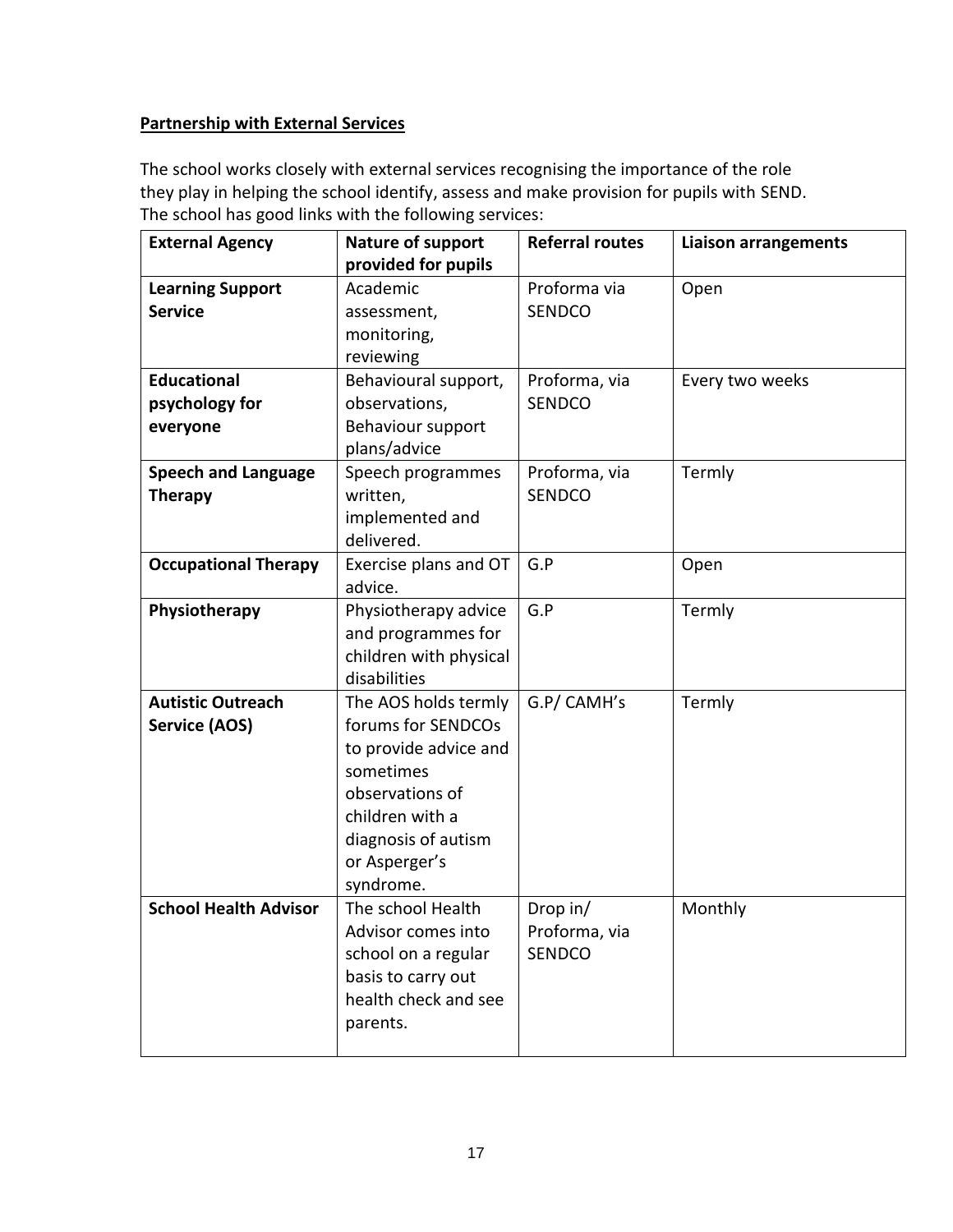| <b>The Sycamore Centre</b> | Behavioural support, | Proforma, via | Weekly |
|----------------------------|----------------------|---------------|--------|
|                            | observations,        | <b>SENDCO</b> |        |
|                            | Behaviour support    |               |        |
|                            | plans/advice         |               |        |

We also have links with**,** Child and Adolescent Mental Health Service, Counselling Service, Physical and Sensory Support Service and Social Services when the need arises. Support from the service for the visually impaired, the hearing impaired, the occupational therapist or physiotherapist is accessed as and when required. Regular contact is established and developed with all the above agencies. The SENDCO co-ordinates the liaison, contact and support times of external staff to ensure the work of these agencies is efficient, effective and the benefit to the pupils and staff in the school is maximised. Parents are always informed when the school consults an external agency on behalf of their child, and parental permission is required if an external specialist assesses or supports a child.

# **Dudley Special Educational Needs and Disability Information, Advice and Support Service (SENDIASS)**

LAs must make arrangements to provide information and advice on Special Educational Needs and Disability matters to the parents of children with Special Educational Needs or Disability in their area. The Special Educational Needs and Disability Information, Advice and Support Service within Dudley LA is based at Saltwells Education Centre, Bowling Green Road, Netherton, Dudley DY2 9LY. Help line (answering machine): 01384 236677

E-Mail: dudley.sendiass@dudley.gov.uk Web: www. dudley.gov.uk/dudleysendiass

The Special Educational Needs and Disability Information, Advice and Support Service has the following core activities:

> Working with parents and pupils Providing information and publicity Training, advice and support Networking and collaboration Helping to inform and influence local SEND policy and practice Providing access to an Independent Parental Supporter for those parents who want one.

# **Who can I contact for further information?**

If you wish to discuss your child's educational needs or are unhappy about something regarding your child's schooling please contact one of the following: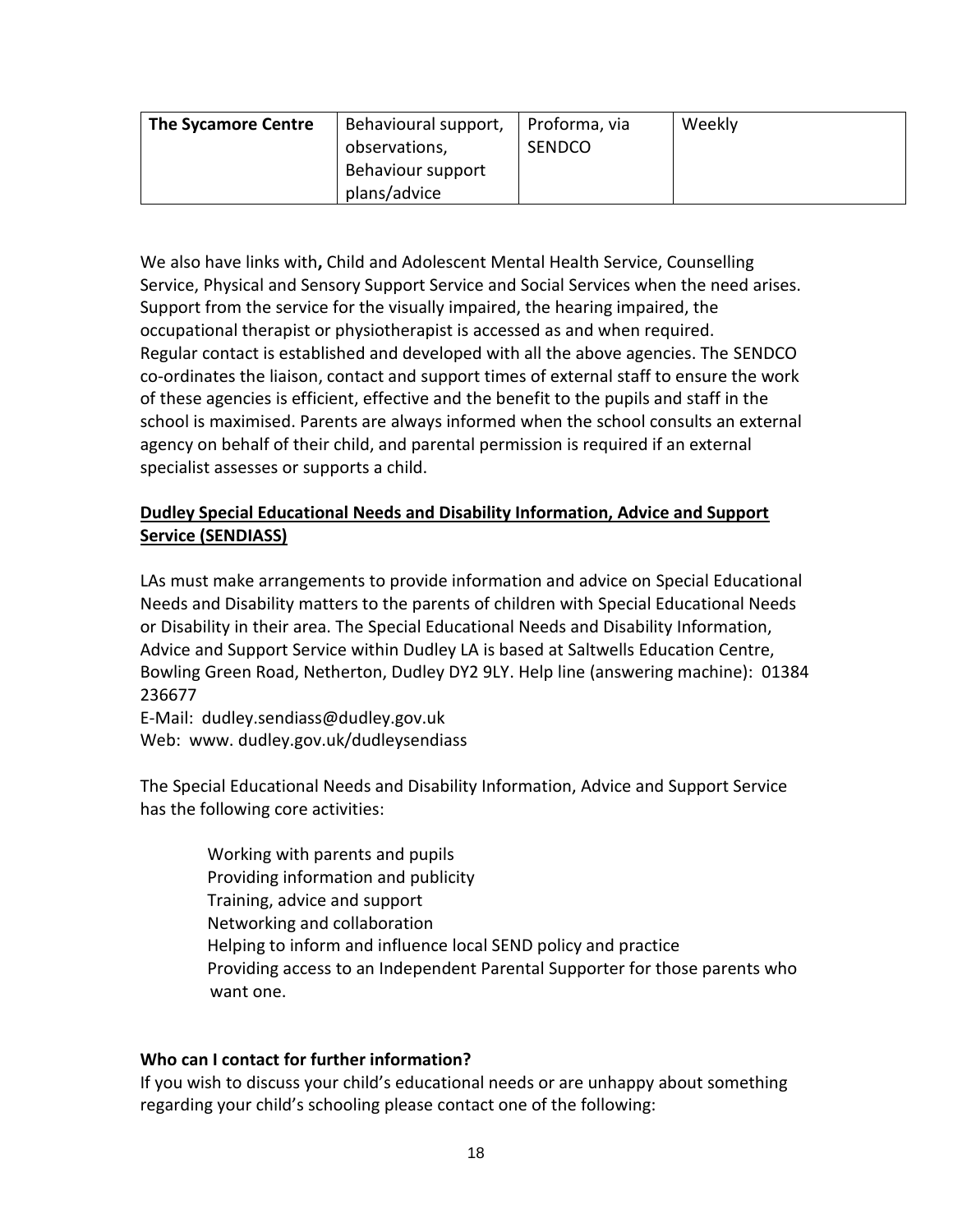Your child's class teacher

- ❖ Phase Leader:
- Foundation Stage Mrs Hollingsworth
- Years 1 and2- Miss Caddick
- Years 3 and 4 Mrs Ferguson
- $\bullet$  Years 5 and 6 Mrs Lewis
- ❖ Miss Crowley SENDCo
- ❖ Mrs Shaw (Deputy Head)
- ❖ If the issue still has not been resolved please contact:
- ❖ Mrs Tomlinson (Head Teacher)
- ❖ Mrs Mills (SEND Governor)
- $\div$  Mr Esson Pastoral Lead + Deputy DSL

Appointments can be made with any of these people through the school Office. Telephone number: 01384 813850

# **SEND Information Report**

The school will ensure that the SEND information is assessable on the school website. Governors have a legal duty to publish information on their websites about the implementation of the policy for pupils with SEN. The information published will be updated annually and any changes to the information occurring during the year will be updated as soon as possible. The information required should include:

- Identifying children and young people with SEN and assessing their needs;
- Assessing and reviewing children and young people's progress towards outcomes, including the opportunities available to work with parents and young people as part of this assessment and review;
- Supporting children and young people in moving between phases of education and in preparing for adulthood. As young people prepare for adulthood outcomes should reflect their ambitions, which could include higher education, employment, independent living and participation in society;
- Adaptations to curriculum, teaching and the learning environment and access to ancillary aids and assistive technology;
- Securing expertise among teachers, lecturers or other professionals to support children and young people with SEN;
- Assessing and evaluating the effectiveness of the provision they make for children and young people with SEN;
- Enabling children and young people with SEN to have access to facilities and extra-curricular activity available to all children in the setting;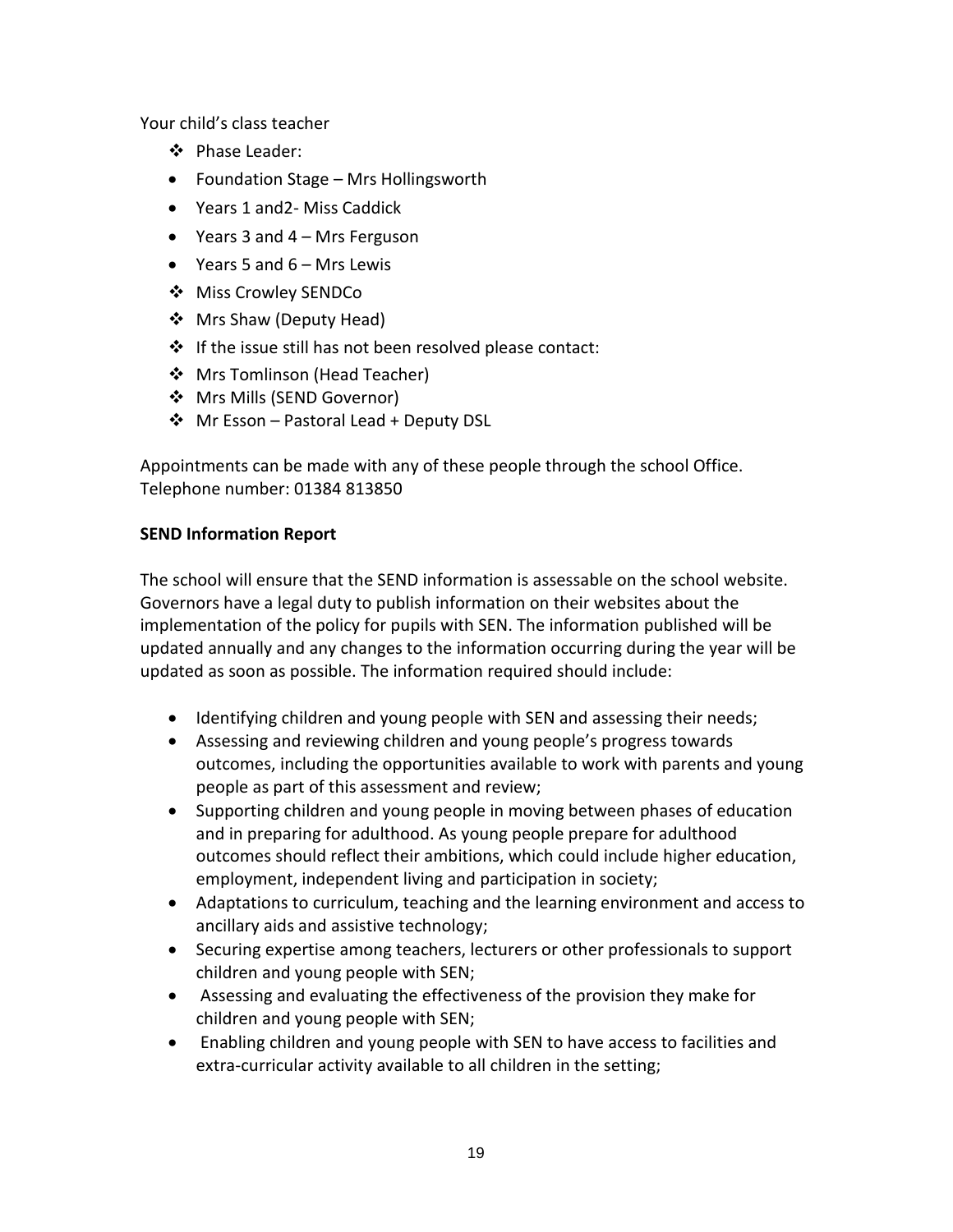- Supporting and improving emotional and social development, including extra pastoral support arrangements for listening to the views of children and young people with SEN and measures to prevent bullying.
- Named contacts for parental concerns

# **What is the Dudley's Local Offer?**

The Dudley Local Offer brings together in one place information about the help and services (health, education and social care) in Dudley for children and young people with SEND and their families. Our arrangements for assessing and identifying pupils as having SEN is agreed and set out as part of the Local Offer. For more information, please visit: [SEND Local Offer \(dudleyci.co.uk\)](https://dudleyci.co.uk/send-local-offer)

For quick access to information on local services and activities across Dudley ring 01384 814398 or click [Dudley's Local Offer](https://www.dudley.gov.uk/resident/localoffer/)

# **How is SEN funded?**

What training and resources does our school have?

- A proportion of the school budget is used to support pupils with SEN and disabilities. This is allocated as follows:
- Non-contact time for SENCo
- Teaching assistants (including 1:1 support)
- Support from outside agencies
- EP support package
- LSS support package
- Training for staff
- Resources (e.g. dyslexic-friendly books and iPad apps, assessment resources)

In order to maintain and develop the quality of our provision, staff are encouraged to undertake training. Staff performance management reviews support the identification of areas for development. After SEND reviews, the SENDCo liaises with the SLT about training that may need to take place so that children's needs can be adequately met. Training to be undertaken is specified in the school professional development plan which is updated annually. Training is offered through a range of in-house training and external training courses.

The equipment and facilities to support children with SEND will be secured by the SENDCO and headteacher through managing budgets and applying for additional funding. All teachers and support staff undertake induction on taking up a post and this includes a meeting with the SENDCo to explain the systems and structures in place around the school's SEND provision and practice and to discuss the needs of individual pupils. The SENDCo regularly attends the local SENCo network meetings in order to keep updated with local and national changes in SEND.

# **How and when do we review the SEND policy?**